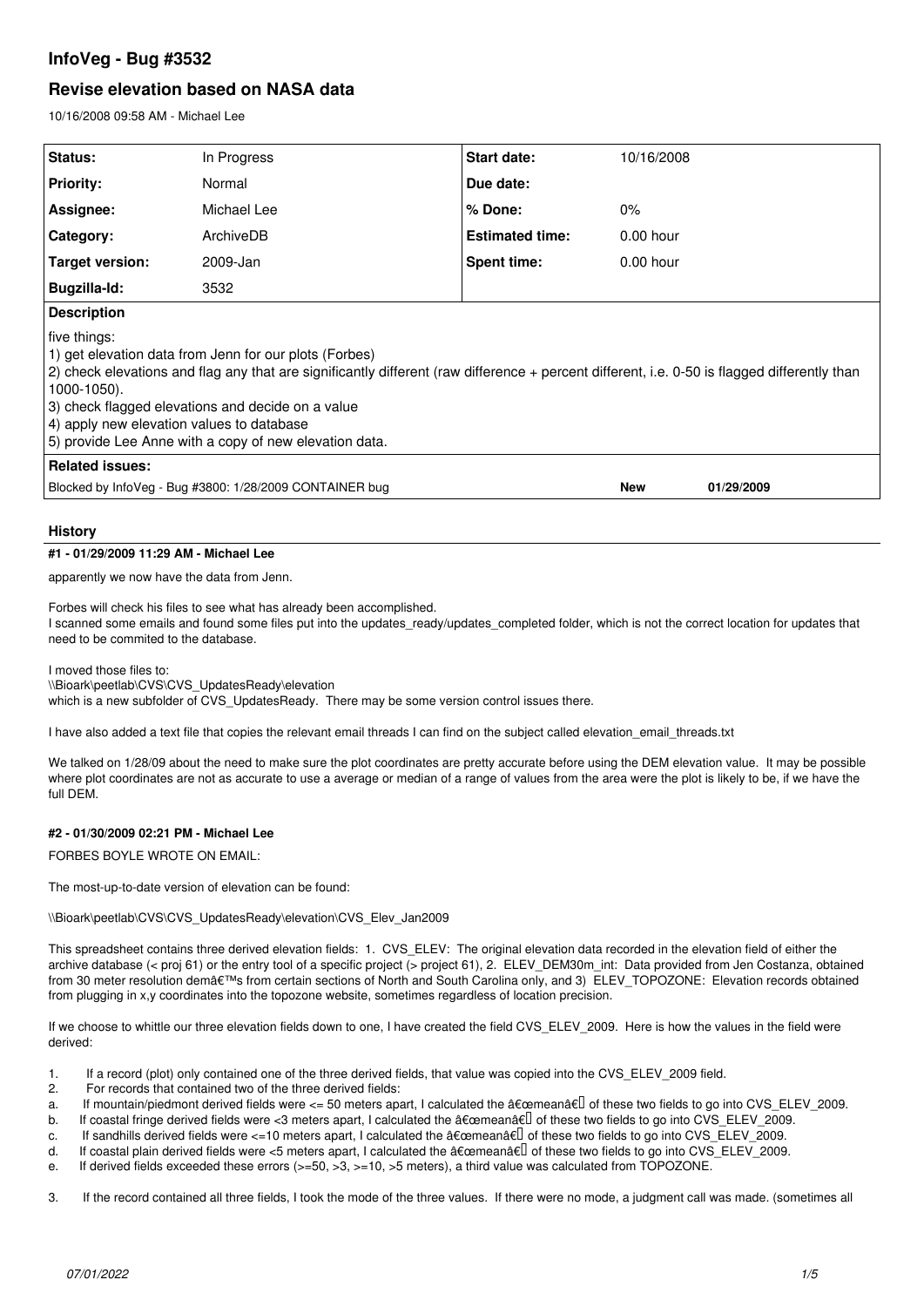three values were averaged; if there was an outlier value, only two values were averaged).

#### Other notes:

1. If a plot had a Lat Long error greater/equal than 1000 meters, no elevation data were calculated for CVS\_ELEV\_2009, regardless if previous values were given in any of the above three derived fields.<br>2 No data were calculated for project 43 (Carris Florid

- 2. No data were calculated for project 43 (Carr;s Florida longleaf).
- 3. The value  $"8888â€$  within ELEV\_DEM30m\_int translates to NO DATA.

### **#3 - 04/08/2010 12:48 PM - Michael Lee**

More email comments copied here: From: Robert K. Peet Date: Sat, Jan 31, 2009 at 11:24 AM To: Forbes Boyle Cc: Michael Lee

Thanks Forbes,

Some comments follow. I think we need one elevation, representing our best understanding.

We might want to add a field indicating how we obtained this. OK I am uneasy with this. Investigator estimates from maps generally tend to be better than 30mDEMs, except when errors are made. My inclination is to stick with the original entry unless there is a reason to doubt it (eg, wide deviation). ditto above ditto above ditto This is OK only if location precision is tight (eg <=50m). Elsewise we need to look at each individually and make a call. I am a bit uneasy about this one. If the number is manageable, I would look at each individually and make a call. We have high-quality geocoordinates for project 43, so we should make a point of looking up the elevations using topozone Use: CVS\CVS\_Projects\_43\_FloridaLL\Project43-Elevation-Jan2009.xls OTHER NOTES

I am not sure I am ready to accept plots with negative elevation. Perhaps all the negatives should be set to zero?

### Let's limit the precision to 1 decimal place

612 plots still lack elevation in the CVS\_ELEV\_2009 column. Some of these have old CVS values. Where we have old cvs values and the location error is unfortunately > 1000, let's just keep the old CVS and assume the author knew what she was doing (eg Project 25, 17). As noted above, let's look up the project 43 values.

bob

---------- From: Forbes Boyle Date: Sat, Jan 31, 2009 at 11:50 AM

To: "Robert K. Peet" Cc: Michael Lee

Hi Bob,

To clarify: For records that have three elevation fields (original CVS data, Jen's DEM, and Topozone), you want the new elevation field to represent the original data ONLY?? Unless there are some major deviations?

---------- From: Robert K. Peet Date: Sat, Jan 31, 2009 at 12:19 PM To: Forbes Boyle Cc: Michael Lee

That would be my knee-jerk answer, but I could be talked out of it. What do you think?

Bob

# **#4 - 04/08/2010 01:33 PM - Michael Lee**

More email found:

From: Forbes Boyle Date: Sat, Jan 31, 2009 at 12:54 PM To: "Robert K. Peet" , Michael Lee

The updated elevation table is still located here:

\\Bioark\peetlab\CVS\CVS\_UpdatesReady\elevation\CVS\_Elev\_Jan2009

I have added a new elevation field titled "CVS\_ELEV\_2009b", per Bob's previous instructions. Some notes follow:

1. For plot records that contain ALL three derived elevation fields (CVS\_ELEV, ELEV\_DEM30m\_int, and ELEV\_TOPOZONE), the new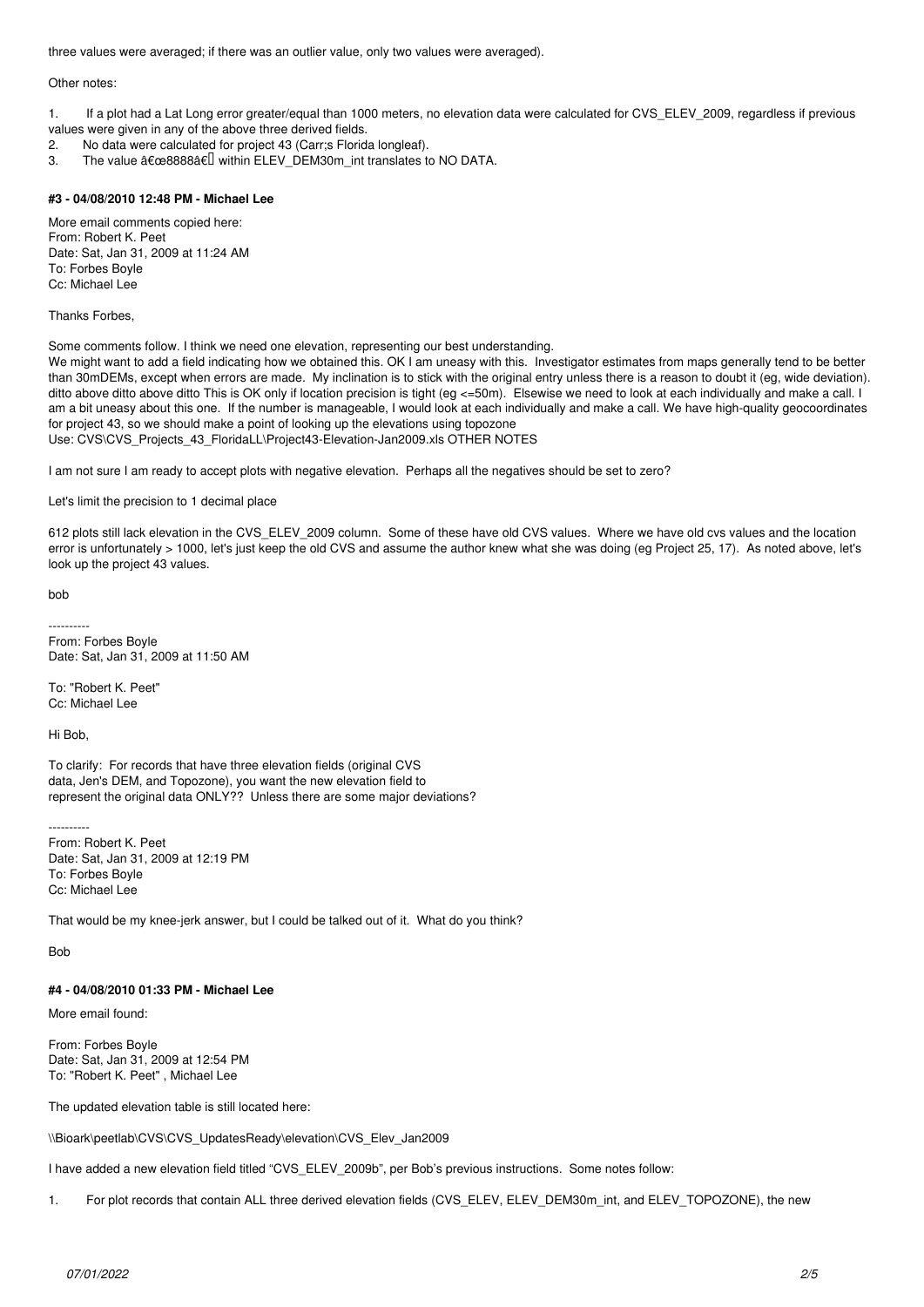CVS\_ELEV\_2009b = CVS\_ELEV, unless the difference between CVS\_ELEV and ELEV\_DEM30m\_int is greater than 500 meters. For these instances, an average of ELEV\_DEM30m\_int and ELEV\_TOPPOZONE will be used in the CVS\_ELEV\_2009b field. \*\*\*\*Let me know if you want to increase/decrease the 500 meter cutoff.

2. For plot records that contain CVS\_ELEV and ELEV\_DEM30m\_int, the new CVS\_ELEV\_2009b = CVS\_ELEV.

3. For plot records that contain CVS\_ELEV and ELEV\_TOPOZONE, the new CVS\_ELEV\_2009b = CVS\_ELEV.

4. For plot records that contain ELEV\_DEM and ELEV\_TOPOZONE, the new CVS\_ELEV\_2009b = average of the two derived fields.

5. For plot records that contain only CVS\_ELEV, the new CVS\_ELEV\_2009b = CVS\_ELEV

6. For plot records that contain only ELEV\_DEM, the new CVS\_ELEV\_2009b = ELEV\_DEM, unless location accuracy estimate is > 1000 meters.

7. For plot records that contain only ELEV\_TOPOZONE, the new CVS\_ELEV\_2009b = ELEV\_TOPOZONE, unless location accuracy estimate is > 1000 meters.

8. Negative values raised to "0" meters

9. Values rounded to 0.1

M. Forbes Boyle

[mboyle@unc.edu](mailto:mboyle@unc.edu)

Project Manager / Carolina Vegetation Survey

University of North Carolina

409 Coker Hall, CB 3280

Chapel Hill, NC 27599

Office Phone: (919) 962-6934

Cellular Phone: (919) 265-7505

---------- From: Michael Lee Date: Sat, Jan 31, 2009 at 3:10 PM To: Forbes Boyle Cc: "Robert K. Peet"

Is it correct to say that the other files in that folder are out of date and should be squirreled away in an "old" or "outdated" subfolder? --michael

----------------------------------------------------------------

Michael Lee Database Programmer and Administrator Carolina Vegetation Survey <http://cvs.bio.unc.edu/> [michael.lee@unc.edu](mailto:michael.lee@unc.edu)  $-$ 

Want CVS-EEP News and Updates? --Send an email to **[listserv@unc.edu](mailto:listserv@unc.edu)** with message text (not subject): subscribe eepveg

---------- From: Robert K. Peet Date: Sun, Feb 1, 2009 at 3:37 PM To: Forbes Boyle Cc: Michael Lee

Hi Forbes & Michael,

I am a bit uneasy with this. I don't think it is quite what we want. I have created a draft decision tree (attached). Please look it over and let me know what you think?

Bob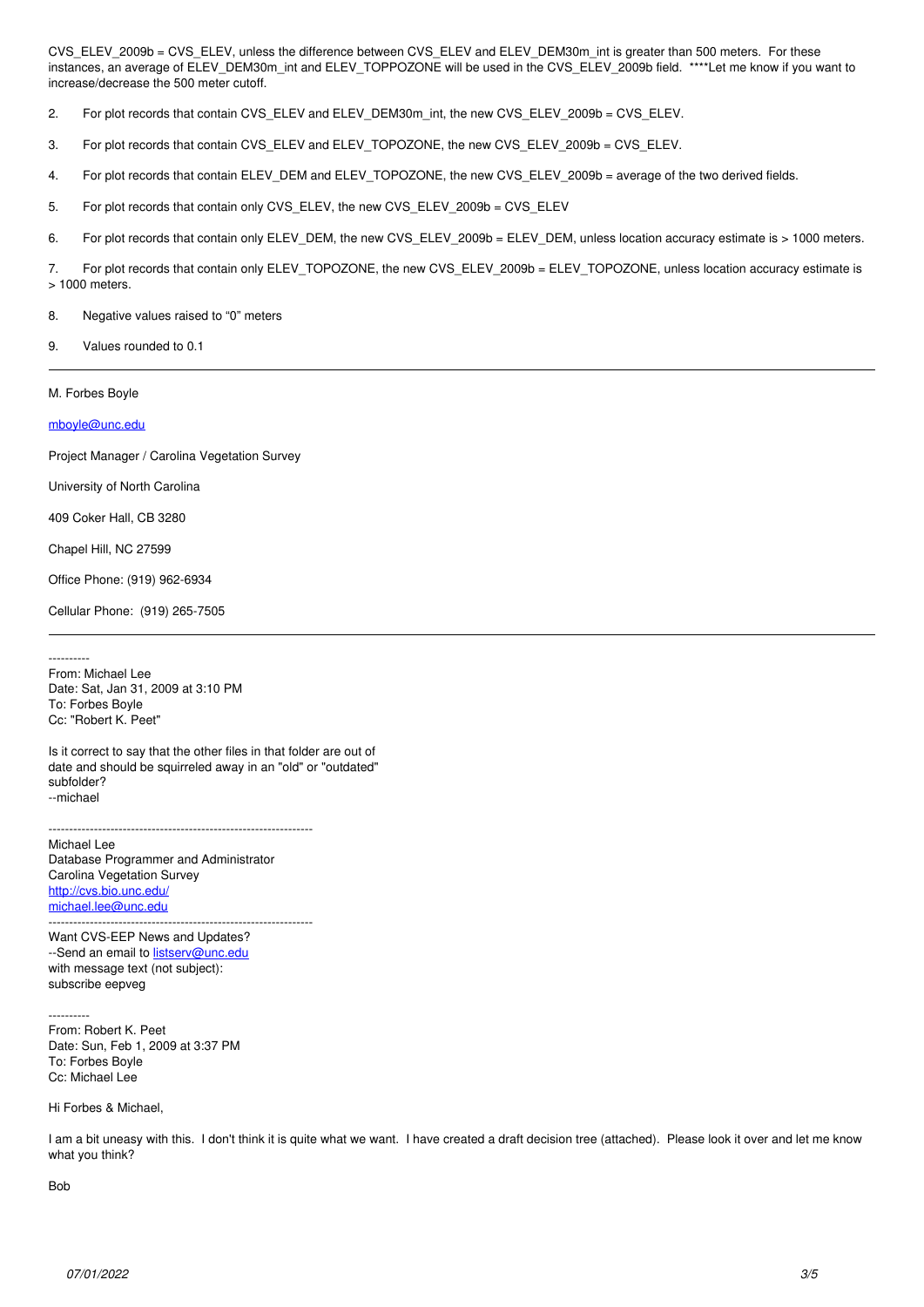---------- From: Michael Lee Date: Tue, Feb 3, 2009 at 11:04 AM To: "Robert K. Peet" Cc: Forbes Boyle

Hi Bob, Forbes,

I like the table you created, Bob. I agree with you that we don't necessarily want to power through the elevation values that are already in the database and replace values with DEM values. The table essentially treats the Coastal Fringe, Coastal Plain, Piedmont, and Mountains in the same manner, just with larger and larger error tolerance as we go west.

I am still curious about how geocoordinates are looked up on TopoZone, as they tell you what the center elevation is on some views there: do we use that? Or do we look at the elevation lines that are drawn on the topo maps? I can create a link from the viewer into TopoZone to automate pulling up the Topozone webpage, but I need to know which view is wanted in Topozone, there are so many now that they reworked that site.

Also, I found an auto-lookup for DEMs online for other projects that we don't have DEM values for. It would be a good QA to throw our coordinates at it that we have DEM elevations for from Jenn to see if they are giving us the same values. If not, we might use it with a bit more skepticism, if at all.

[http://www.latlontoelevation.com/dem\\_consume.aspx](http://www.latlontoelevation.com/dem_consume.aspx) I'm happy to do this if it's seen as worthwhile.

---------- From: Robert K. Peet Date: Sun, Feb 22, 2009 at 6:30 PM To: M Forbes Boyle , Michael Lee

Where are we with elevation?? An update would be nice. **Bob** 

From: Forbes Boyle Date: Sat, Feb 28, 2009 at 11:53 AM To: "Robert K. Peet" , Michael Lee

Hi Bob, Michael Attached is the updated elevation table, complete with province determination for CVS plots. The copy of record fort this spreadsheet can be found: Best Forbes

---------- From: Robert K. Peet Date: Sun, Mar 1, 2009 at 11:54 AM To: Forbes Boyle Cc: Michael Lee

I am a little confused. Why are some values 0 when CVS has a positive value? What is the status of the ones labeled exam?

Bob

----------

---------- From: Forbes Boyle Date: Tue, Mar 3, 2009 at 1:29 PM To: "Robert K. Peet" Cc: Michael Lee

Not sure what's wrong with the "0" values that you've mentioned.

The "EXAM" is abbreviated for examine. These are for records where CVS\_ELEV deviates by > 3 meters from either DEM or TZ, and we haven't undergone a third method for obtaining data. There are about 60 of these cases that should be looked at individually on topo maps. I could put our hourly employee on this, but first I'd like to look at some individual cases to see why they weren't "topozoned" in the first place.